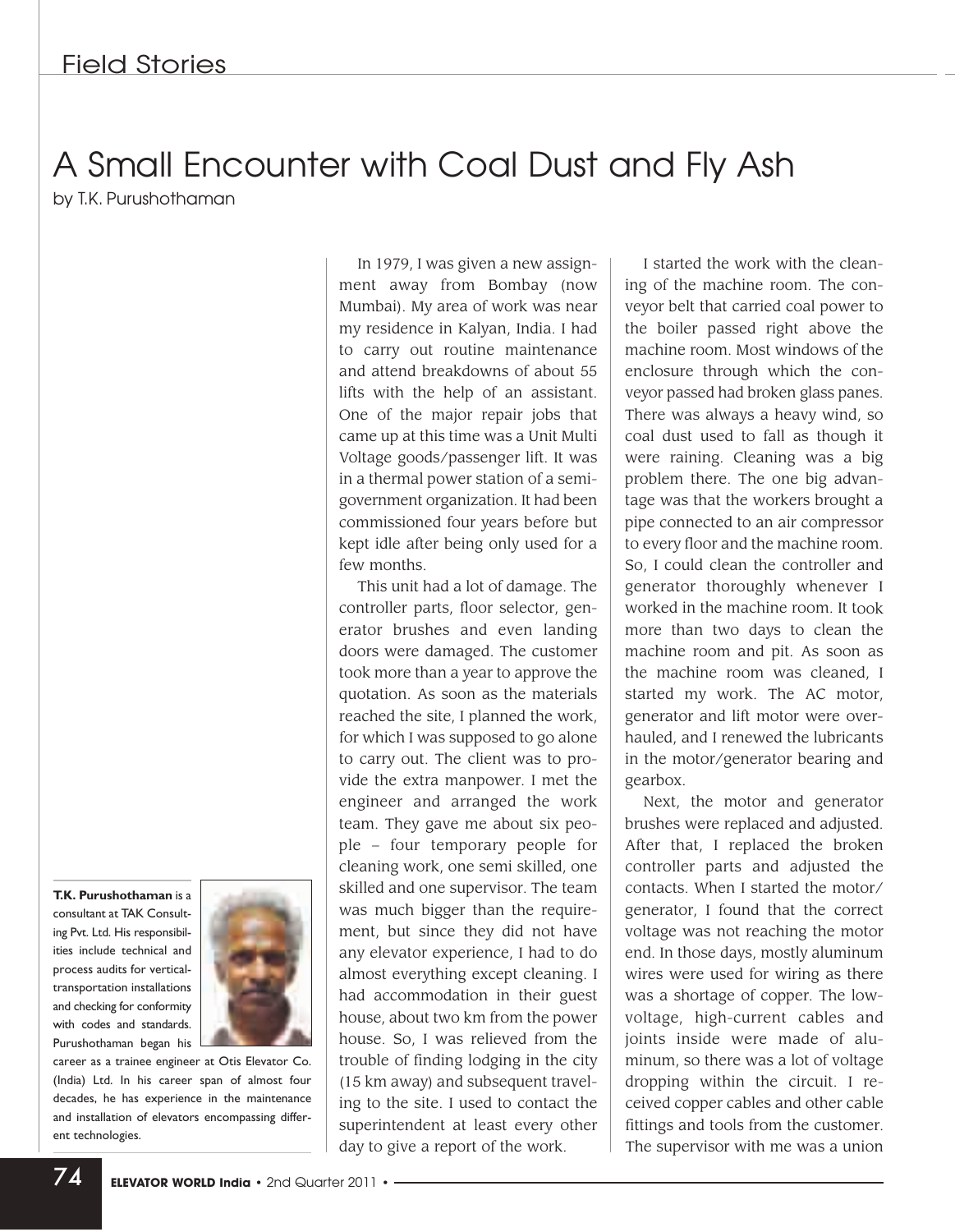leader, so there was no problem getting tools or material from any department.

After the aluminum wires were replaced, the proper voltage was available at the motor side. I decoupled the selector and tried to start the lift in slow speed. After some trouble, I succeeded, but only after bypassing almost all safety circuits. Somehow, I took the lift to the top floor. The car top was completely covered with coal dust. I got the car top cleaned and put the safeties in the circuit. Since the landing doors were damaged, I could run the lift in slow speed only after bypassing the landing-door circuit. Then I got the hoistway cleaned. That was another big task for the casual laborers. Since the landing door was bypassed, I couldn't allow the laborers to work alone. They were not used to such work. So, I ran the lift from the car top, eating and breathing the coal dust. The shaft was made of steel and covered with corrugated, galvanized iron sheets at the time of construction. Later, these were replaced with mild steel plates to reduce the dust problem. Still, a lot of dust collected on the steel beams, angles, door sill, door header, etc., inside the shaft.

I then started with the landing doors. Removal of landing-door shorting was very important. Some of the

doors were damaged willfully. Luckily, the door panels were not damaged. Most of the guide shoes were damaged and out of the sills. Some air cords were broken.

After putting the doors in circuit, I shifted to the limit and pit switches. After replacing some contacts, levers and conduits, I managed to put all the switches in circuit. Then, I took the floor selector work in hand. Almost all the contacts and cams were broken. Floor readings were painted on the selector, so I used the same readings to adjust the floor levels instead of taking new ones. Finally, I put the lift in fast speed. Here, I noticed that the speed of the lift was less than the rated speed. When I talked to the engineer, he told me not to worry about it, as they had another lift traveling at 1 mps. Since this one was running faster than that, they were happy. After making all the adjustments, I put the lift in normal working order.

It took about 45 days to finish the work, though it could have been finished much sooner. The people at the plant were very lazy and easygoing in their ways. Their reporting time was 8:30 a.m., but nobody turned up before 10:30 a.m. — after tea time. 12:00-1:00 p.m. was their lunchtime. Before 12:00, they would be at the gate with their motorbikes started. As soon as the gate opened,

# SHREE RAMDEV STEELS PVT. LTD. **Manufacturers of No.4, Hairline & No.8 Stainless Steel Sheets**



**REGISTERED OFFICE:** Bldg., No.60, 1st Floor, 1st Carpenter Street, Off. Nanubhai Desai Road, Mumbai - 400 004. Tel. No.: +91-22-6615 9026/27/28 · Fax: 022-2389 1817

#### **FACTORY ADDRESS:**

Plot No.102, Taloja Industrial East Area, MIDC Taloja, Tal. Panvel, Dist. Raigad Tel.: +91-22-6524 7018 · Fax: +91-22-2741 2655

Email: abhishek@ramdev.org Web.: www.shreeramdevmetalmart.com

**CONTACT PERSON: Mr. Abhishek Purohit** 98202 23350